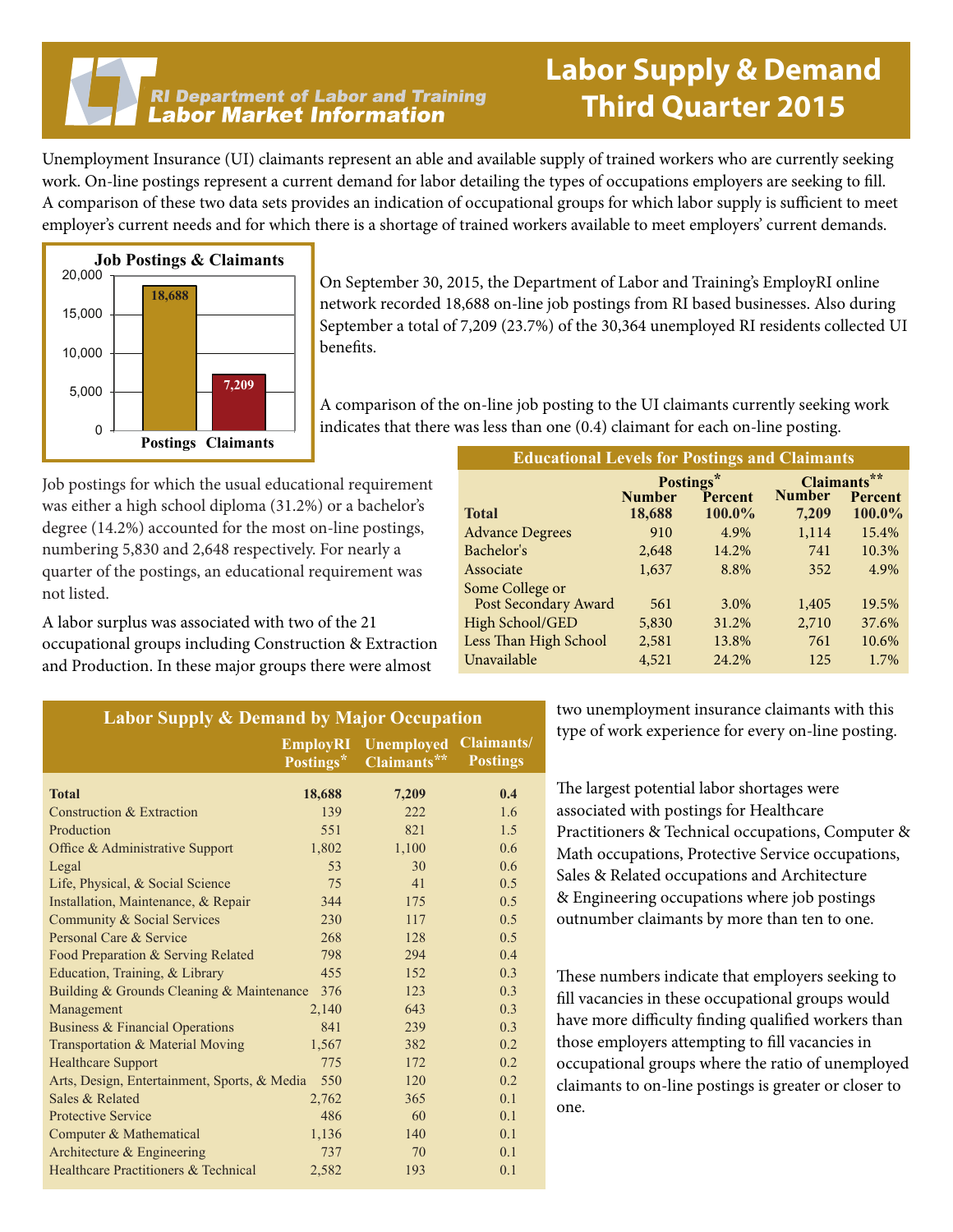## **Labor Demand**

On-line postings represent a current demand for labor, detailing the types of occupations employers are seeking to fill.

During the third quarter of 2015, EmployRI recorded 18,688 on-line job postings for 488 different occupations. There were 68 occupations with 50 or more job postings during the third quarter 2015 accounting for more than half (55%) of the on-line postings.

Demand exceeded supply for 29 of the 30 occupations most in demand. For 11 of these 29 occupations an associate degree or higher is generally required.

| <b>Occupations with the Most Postings</b><br><b>Third Quarter 2015</b> |           |             |                                           |                                          |
|------------------------------------------------------------------------|-----------|-------------|-------------------------------------------|------------------------------------------|
| <b>Occupational Title</b>                                              | Postings* | Claimants** | <b>Postings</b><br>per<br><b>Claimant</b> | <b>Educational</b><br><b>Requirement</b> |
| Accountants & Auditors                                                 | 173       | 30          | 6                                         | Bachelor's                               |
| Cashiers                                                               | 110       | 46          | $\overline{2}$                            | Less than HS                             |
| Combined Food Preparation & Serving Workers                            | 115       | 36          | $\overline{3}$                            | Less than HS                             |
| <b>Computer Programmers</b>                                            | 129       | 4           | 32                                        | Bachelor's                               |
| <b>Computer Systems Analysts</b>                                       | 242       | 18          | 13                                        | Bachelor's                               |
| <b>Computer User Support Specialists</b>                               | 133       | 1           | 133                                       | Some college                             |
| Cooks, Restaurant                                                      | 106       | 18          | 6                                         | Less than HS                             |
| <b>Customer Service Representatives</b>                                | 630       | 139         | 5                                         | High School/GED                          |
| Demonstrators & Product Promoters                                      | 196       | 4           | 49                                        | High School/GED                          |
| Executive Secretaries & Executive Admin Assistants                     | 119       | 59          | $\overline{2}$                            | High School/GED                          |
| First-Line Supervisors of Retail Sales Workers                         | 190       | 82          | $\overline{2}$                            | High School/GED                          |
| General & Operations Managers                                          | 105       | 147         | 1                                         | Associate                                |
| Heavy & Tractor-Trailer Truck Drivers                                  | 695       | 51          | 14                                        | High School/GED                          |
| Janitors & Cleaners, Except Maids & Housekeepers                       | 182       | 48          | $\overline{4}$                            | Less than HS                             |
| Laborers & Freight, Stock, & Material Movers, Hand                     | 317       | 38          | 8                                         | Less than HS                             |
| Licensed Practical & Licensed Vocational Nurses                        | 259       | 10          | 26                                        | Postsecondary                            |
| <b>Marketing Managers</b>                                              | 109       | 24          | 5                                         | Bachelor's                               |
| <b>Nurse Practitioners</b>                                             | 152       | 3           | 51                                        | Master's                                 |
| <b>Nursing Assistants</b>                                              | 488       | 60          | 8                                         | Postsecondary                            |
| Parking Enforcement Workers                                            | 300       |             |                                           | High School/GED                          |
| <b>Personal Care Aides</b>                                             | 106       | 65          | $\overline{2}$                            | Less than HS                             |
| <b>Registered Nurses</b>                                               | 1154      | 46          | 25                                        | Associate                                |
| Retail Salespersons                                                    | 491       | 40          | 12                                        | Less than HS                             |
| <b>Sales Managers</b>                                                  | 198       | 62          | 3                                         | Bachelor's                               |
| Sales Reps, Wholesale & Mfg., Technical & Scientific                   | 117       | 17          | 7                                         | Bachelor's                               |
| <b>Security Guards</b>                                                 | 126       | 32          | $\overline{4}$                            | High School/GED                          |
| Stock Clerks & Order Fillers                                           | 216       | 84          | 3                                         | Less than HS                             |
| <b>Tax Preparers</b>                                                   | 129       | 61          | $\overline{2}$                            | High School/GED                          |
| Tellers                                                                | 155       | 33          | 5                                         | High School/GED                          |
| Waiters & Waitresses                                                   | 109       | 47          | $\overline{2}$                            | Less than HS                             |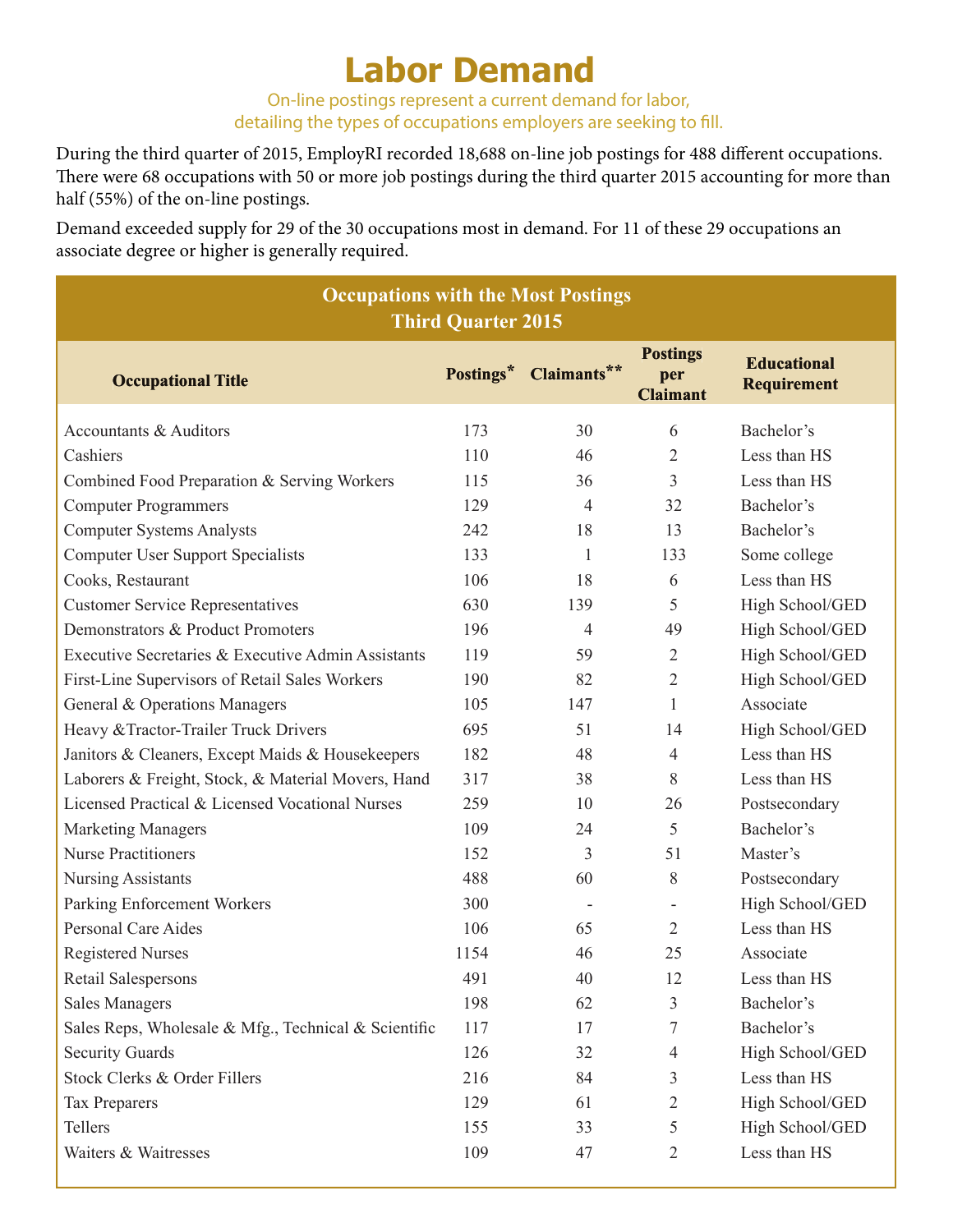## **Labor Supply**

Unemployment insurance claimants represent an able and available supply of trained workers who are currently seeking work.

The 7,209 individuals collecting unemployment insurance benefits in September 2015 reported previous work experience in 488 different occupations.

Labor surpluses existed for almost half of the occupations most frequently cited by UI claimants. Data shows large surpluses exist for General Maintenance & Repair Workers, Computer Support Specialists, and General Office Clerks.

| <b>Occupations with the Most Claimants</b><br><b>Third Quarter 2014</b> |           |             |                                            |                                   |
|-------------------------------------------------------------------------|-----------|-------------|--------------------------------------------|-----------------------------------|
| <b>Occupational Title</b>                                               | Postings* | Claimants** | <b>Claimants</b><br>per<br><b>Postings</b> | <b>Educational</b><br>Requirement |
| <b>Billing and Posting Clerks</b>                                       | 26        | 42          | 1.6                                        | High School/GED                   |
| Bookkeeping, Accounting, & Auditing Clerks                              | 77        | 73          | 0.9                                        | High School/GED                   |
| Carpenters                                                              | 34        | 71          | 2.1                                        | High School/GED                   |
| Cashiers                                                                | 110       | 46          | 0.4                                        | Less than HS                      |
| Computer Support Specialist                                             | 133       | 41          | 0.3                                        | Some college                      |
| <b>Customer Service Representatives</b>                                 | 630       | 139         | 0.2                                        | High School/GED                   |
| <b>Executive Secretaries &amp; Executive Assistants</b>                 | 119       | 59          | 0.5                                        | High School/GED                   |
| First-Line Supervisors: Office & Administrative Workers                 | 71        | 69          | 1.0                                        | High School/GED                   |
| First-Line Supervisors: Production & Operating Workers                  | 39        | 49          | 1.3                                        | Postsecondary                     |
| First-Line Supervisors: Retail Sales Workers                            | 190       | 82          | 0.4                                        | High School/GED                   |
| <b>General Office Clerks</b>                                            | 24        | 138         | 5.8                                        | High School/GED                   |
| General & Operations Managers                                           | 105       | 147         | 1.4                                        | Associate                         |
| Heavy & Tractor-Trailer Truck Drivers                                   | 695       | 51          | 0.1                                        | High School/GED                   |
| Helpers--Production Workers                                             | 29        | 59          | 2.0                                        | Less than HS                      |
| Home Health Aides                                                       | 70        | 41          | 0.6                                        | Less than HS                      |
| Inspectors, Testers, Sorters, Samplers, & Weighers                      | 32        | 51          | 1.6                                        | High School/GED                   |
| Janitors & Cleaners, Except Maids and Housekeepers                      | 182       | 48          | 0.3                                        | Less than HS                      |
| Maintenance and Repair Workers, General                                 | 16        | 57          | 3.6                                        | High School/GED                   |
| <b>Medical Secretaries</b>                                              | 19        | 51          | 2.7                                        | High School/GED                   |
| <b>Nursing Assistants</b>                                               | 488       | 60          | 0.1                                        | Postsecondary                     |
| Packers & Packagers, Hand                                               | 63        | 92          | 1.5                                        | Less than HS                      |
| Personal Care Aides                                                     | 106       | 65          | 0.6                                        | Less than HS                      |
| <b>Registered Nurses</b>                                                | 1,154     | 46          | 0.0                                        | Associate                         |
| Sales Managers                                                          | 198       | 62          | 0.3                                        | Bachelor's                        |
| Sales Reps, Wholesale & Mfg., Except Technical & Scientific             | 21        | 52          | 2.5                                        | High School/GED                   |
| Secretaries & Admin Assistants                                          | 30        | 44          | 1.5                                        | High School/GED                   |
| Stock Clerks & Order Fillers                                            | 216       | 84          | 0.4                                        | Less than HS                      |
| Tax Preparers                                                           | 129       | 61          | 0.5                                        | High School/GED                   |
| Teacher Assistants                                                      | 76        | 47          | 0.6                                        | High School/GED                   |
| Waiters & Waitresses                                                    | 109       | 47          | 0.4                                        | Less than HS                      |